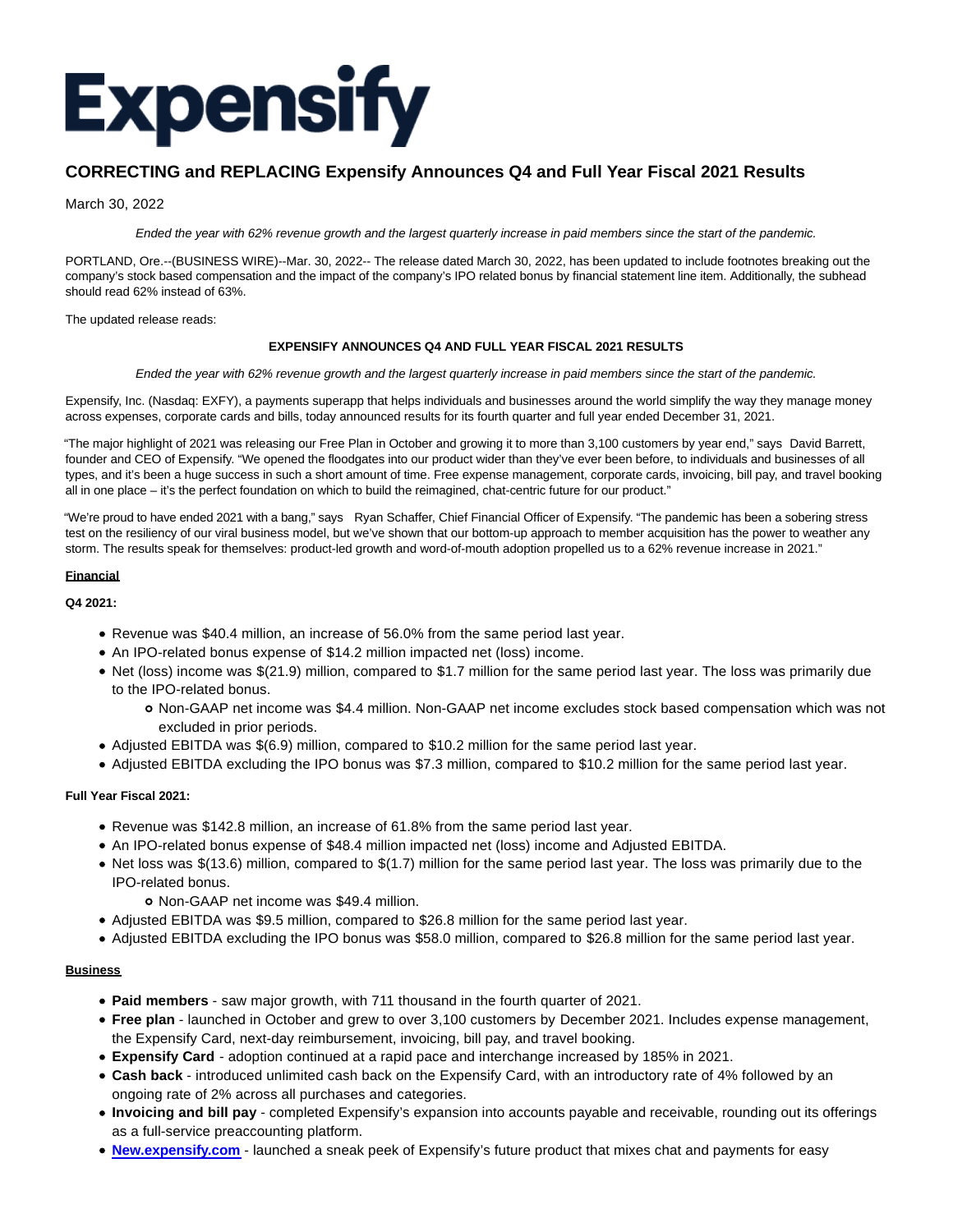financial collaboration across work and personal life.

- **[Expensify.org](http://expensify.org/)** funded more than 50 grassroots organizations fighting injustice in their communities, reimbursed thousands of families on SNAP/EBT for groceries and COVID-19 vaccinations, and donated clothing to people experiencing homelessness.
- **Podcast** aired first season of "Live Rich, Have Fun, Save the World," which features individual trailblazers pursuing the lofty goals aligned with Expensify's three-part company mission.
- **ESG** reached carbon neutrality via offsets in 2021 and set a goal of Net Zero emissions by 2030.
- **Customer support**  won "Best Customer Support" from TrustRadius.
- **Operational efficiency** annualized revenue per employee topped \$1.1MM.
	- Calculated as three months ended December 31, 2021 revenue multiplied by four (quarters), divided by 144 full-time employees as of December 31, 2021.

#### **Financial Outlook**

Expensify's outlook statements are based on current expectations. The following statements are forward-looking and actual results could differ materially depending on market conditions and the factors set forth under "Forward-Looking Statements" below.

For the fiscal first quarter ending March 31, 2022, Expensify expects:

- Revenue between \$38.6 million and \$39.6 million.
- Average monthly paid members between 684 thousand and 702 thousand.

#### **Availability of Information on Expensify's Website**

Investors and others should note that Expensify routinely announces material information to investors and the marketplace using SEC filings, press releases, public conference calls, webcasts and the Expensify Investor Relations website a[t https://ir.expensify.com.](https://cts.businesswire.com/ct/CT?id=smartlink&url=https%3A%2F%2Fir.expensify.com&esheet=52633650&newsitemid=20220330005845&lan=en-US&anchor=https%3A%2F%2Fir.expensify.com&index=1&md5=513c6b1d61cabb25c27a10a972326e6b) While not all of the information that the Company posts to its Investor Relations website is of a material nature, some information could be deemed to be material. Accordingly, the Company encourages investors, the media and others interested in Expensify to review the information that it shares on its Investor Relations website.

### **Conference Call**

Expensify will host a video call to discuss the results at 2:00 p.m. Pacific Time today. The video call information is available on Expensify's Investor Relations website a[t https://ir.expensify.com.](https://cts.businesswire.com/ct/CT?id=smartlink&url=https%3A%2F%2Fir.expensify.com&esheet=52633650&newsitemid=20220330005845&lan=en-US&anchor=https%3A%2F%2Fir.expensify.com&index=2&md5=b712416db34bc6834143003a0a9b0516) A replay of the call will be available on the site for three months.

#### **Non-GAAP Financial Measures**

In addition to financial measures prepared in accordance with U.S. generally accepted accounting principles ("GAAP"), we provide certain non-GAAP financial measures, including Adjusted EBITDA, Adjusted EBITDA excluding the IPO-related bonus, and Non-GAAP net income.

We believe our non-GAAP financial measures are useful in evaluating our business, measuring our performance, identifying trends affecting our business, formulating business plans and making strategic decisions. Accordingly, we believe that these non-GAAP financial measures provide useful information to investors and others in understanding and evaluating our results of operations in the same manner as our management team. These non-GAAP financial measures are presented for supplemental informational purposes only, should not be considered a substitute for financial information presented in accordance with GAAP, and may be different from similarly titled metrics or measures presented by other companies. Non-GAAP financial measures have limitations as analytical tools and should not be considered in isolation or as substitutes for financial information presented under GAAP. There are a number of limitations related to the use of non-GAAP financial measures versus comparable financial measures determined under GAAP. For example, other companies in our industry may calculate these non-GAAP financial measures differently or may use other measures to evaluate their performance. All of these limitations could reduce the usefulness of these non-GAAP financial measures as analytical tools. Investors are encouraged to review the related GAAP financial measures and the reconciliations of these non-GAAP financial measures to their most directly comparable GAAP financial measures and to not rely on any single financial measure to evaluate our business. A reconciliation of each non-GAAP financial measure to the most directly comparable financial measure stated in accordance with GAAP is at the end of this press release.

We define Adjusted EBITDA as net income from operations excluding provision for income taxes, interest and other expenses, net, depreciation and amortization and stock based compensation.

We define Adjusted EBITDA excluding the IPO-related bonus as net income from operations excluding provision for income taxes, interest and other expenses, net, depreciation and amortization, stock based compensation, and IPO-related bonus costs.

We define non-GAAP net income as net income from operations in accordance with US GAAP excluding stock-based compensation and IPO-related bonus costs. In prior periods, this metric only excluded IPO-related bonus costs and did not exclude expenses related to stock-based compensation. However, management now believes that further excluding stock-based compensation from non-GAAP net income is useful to better understand the financial performance of our business and to facilitate a better comparison of our results to those of peer companies over multiple periods given that this item may vary between companies for reasons unrelated to overall operating performance.

The tables at the end of the Financial Statements provide reconciliations to the most directly comparable GAAP financial measure to each of these non-GAAP financial measures.

#### **Forward-Looking Statements**

Forward-looking statements in this press release, which are not historical facts, are forward-looking statements within the meaning of the Private Securities Litigation Reform Act of 1955. These statements include statements regarding our strategy, future financial condition, future operations, projected costs, prospects, plans, objectives of management and expected market growth and involve known and unknown risks that are difficult to predict. As a result, our actual results, performance or achievements may differ materially from those expressed or implied by these forward-looking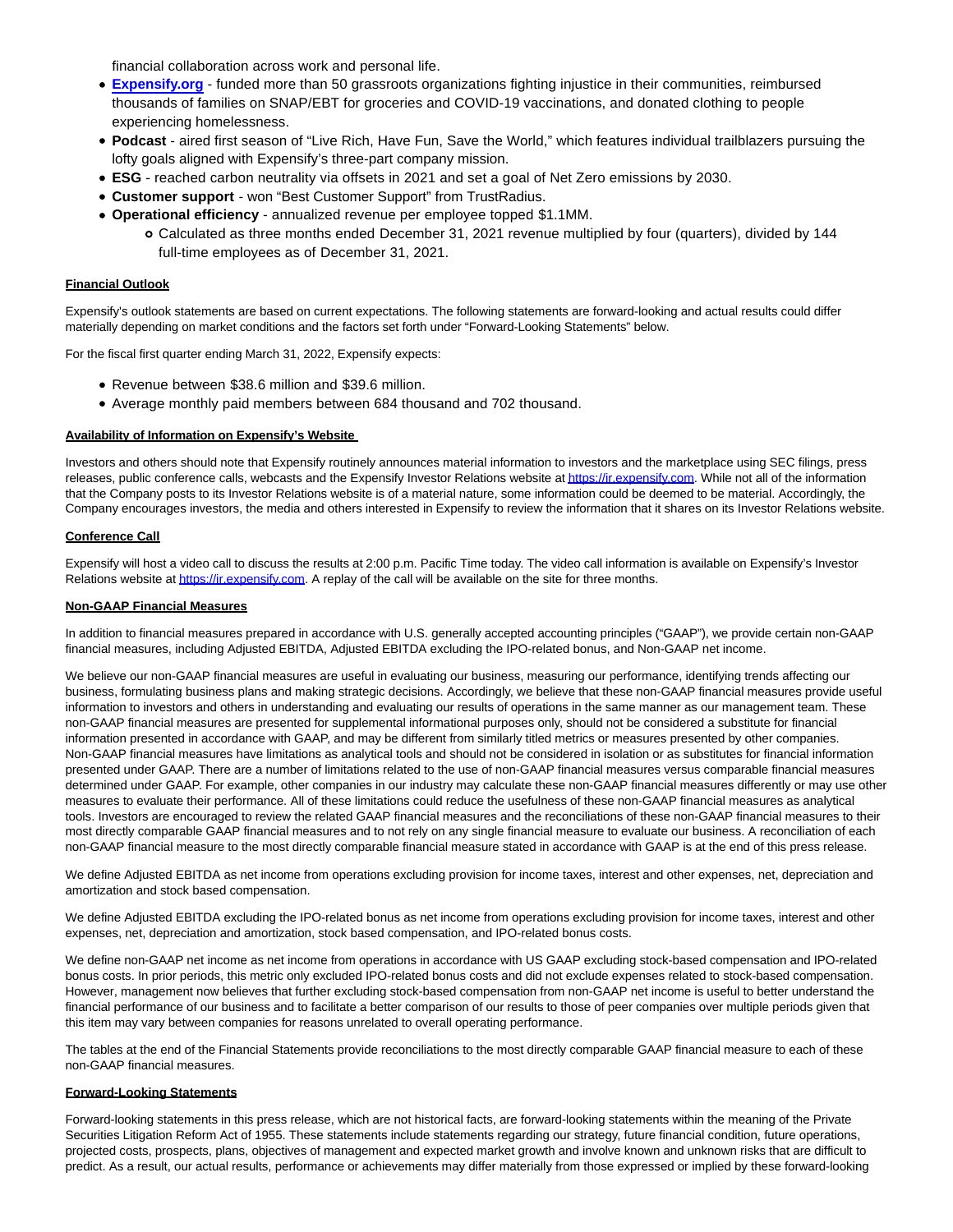statements. In some cases, you can identify forward-looking statements because they contain words such as "may," "will," "shall," "should," "expects," "plans," "anticipates," "could," "intends," "target," "projects," "contemplates," "believes," "estimates," "predicts," "potential," "goal," "objective," "seeks," or "continue" or the negative of these words or other similar terms or expressions that concern our expectations, strategy, plans, or intentions. Such forward-looking statements are necessarily based upon estimates and assumptions that, while considered reasonable by us and our management, are inherently uncertain. Factors that may cause actual results to differ materially from current expectations include, but are not limited to: the economic, political and social impact of, and uncertainty relating to, the COVID-19 pandemic; the war in Ukraine and escalating geopolitical tensions as a result of Russia's invasion of Ukraine; our expectations regarding our financial performance and future operating performance; our ability to attract and retain members, expand usage of our platform, sell subscriptions to our platform and convert individuals and organizations into paying customers; the timing and success of new features, integrations, capabilities and enhancements by us, or by competitors to their products, or any other changes in the competitive landscape of our market; the amount and timing of operating expenses and capital expenditures that we may incur to maintain and expand our business and operations to remain competitive; the sufficiency of our cash, cash equivalents and investments to meet our liquidity needs; our ability to make required payments under and to comply with the various requirements of our current and future indebtedness; our ability to effectively manage our exposure to fluctuations in foreign currency exchange rates; the increased expenses associated with being a public company; the size of our addressable markets, market share and market trends; anticipated trends, developments and challenges in our industry, business and the highly competitive markets in which we operate; our expectations regarding our income tax liabilities and the adequacy of our reserves; our ability to effectively manage our growth and expand our infrastructure and maintain our corporate culture; our ability to identify, recruit and retain skilled personnel, including key members of senior management; the safety, affordability and convenience of our platform and our offerings; our ability to successfully defend litigation brought against us; our ability to successfully identify, manage and integrate any existing and potential acquisitions of businesses, talent, technologies or intellectual property; general economic conditions in either domestic or international markets, including the societal and economic impact of the COVID-19 pandemic, and geopolitical uncertainty and instability; our protections against security breaches, technical difficulties, or interruptions to our platform; our ability to maintain, protect and enhance our intellectual property; and other risks discussed in our filings with the SEC. All forward-looking statements attributable to us or persons acting on our behalf are expressly qualified in their entirety by the cautionary statements set forth above. We caution you not to place undue reliance on any forward-looking statements, which are made only as of the date of this press release. We do not undertake or assume any obligation to update publicly any of these forward-looking statements to reflect actual results, new information or future events, changes in assumptions or changes in other factors affecting forward-looking statements, except to the extent required by applicable law. If we update one or more forward-looking statements, no inference should be drawn that we will make additional updates with respect to those or other forward-looking statements.

#### **About Expensify**

Expensify is a payments superapp that helps individuals and businesses around the world simplify the way they manage money. More than 10 million people use Expensify's free features, which include corporate cards, expense tracking, next-day reimbursement, invoicing, bill pay, and travel booking in one app. All free. Whether you own a small business, manage a team, or close the books for your clients, Expensify makes it easy so you have more time to focus on what really matters.

#### **Expensify, Inc. Consolidated Balance Sheets** (unaudited, in thousands, except share and per share data)

|                                                                             |                    | As of December<br>31, |
|-----------------------------------------------------------------------------|--------------------|-----------------------|
|                                                                             | 2021               | 2020                  |
| <b>Assets</b>                                                               |                    |                       |
| Cash and cash equivalents                                                   | \$98,398 \$34,401  |                       |
| Accounts receivable, net                                                    | 15,713             | 10,024                |
| Settlement assets                                                           | 21,880             | 14,308                |
| Prepaid expenses                                                            | 7,436              | 927                   |
| Related party loan receivable, current                                      | 14                 | 600                   |
| Other current assets                                                        | 14,201             | 3,404                 |
| Total current assets                                                        | 157,642            | 63,664                |
| Capitalized software, net                                                   | 6,359              | 3,722                 |
| Property and equipment, net                                                 | 15,930             | 15,363                |
| Lease right-of-use assets                                                   | 2,202              | 3,733                 |
| Deferred tax assets, net                                                    | 370                | 418                   |
| Other assets                                                                | 710                | 833                   |
| Total assets                                                                | \$183,213 \$87,733 |                       |
| Liabilities, convertible preferred stock and stockholders' equity (deficit) |                    |                       |
| Accounts payable                                                            | \$<br>$3,752$ \$   | 2,328                 |
| Accrued expenses and other liabilities                                      | 11,046             | 3,535                 |
| Borrowings under line of credit                                             | 15.000             | 15,000                |
| Current portion of long-term debt, net of issuance costs                    | 549                | 2,454                 |
| Lease liabilities, current                                                  | 1,549              | 1,575                 |
| Settlement liabilities                                                      | 21,680             | 14,308                |
| <b>Total current liabilities</b>                                            | 53,576             | 39,200                |
| Lease liabilities, non-current                                              | 802                | 2,350                 |
| Deferred tax liabilities, net                                               |                    | 916                   |
| Other liabilities                                                           | 153                | 877                   |
| Long-term debt, net of issuance costs                                       | 52,067             | 30,321                |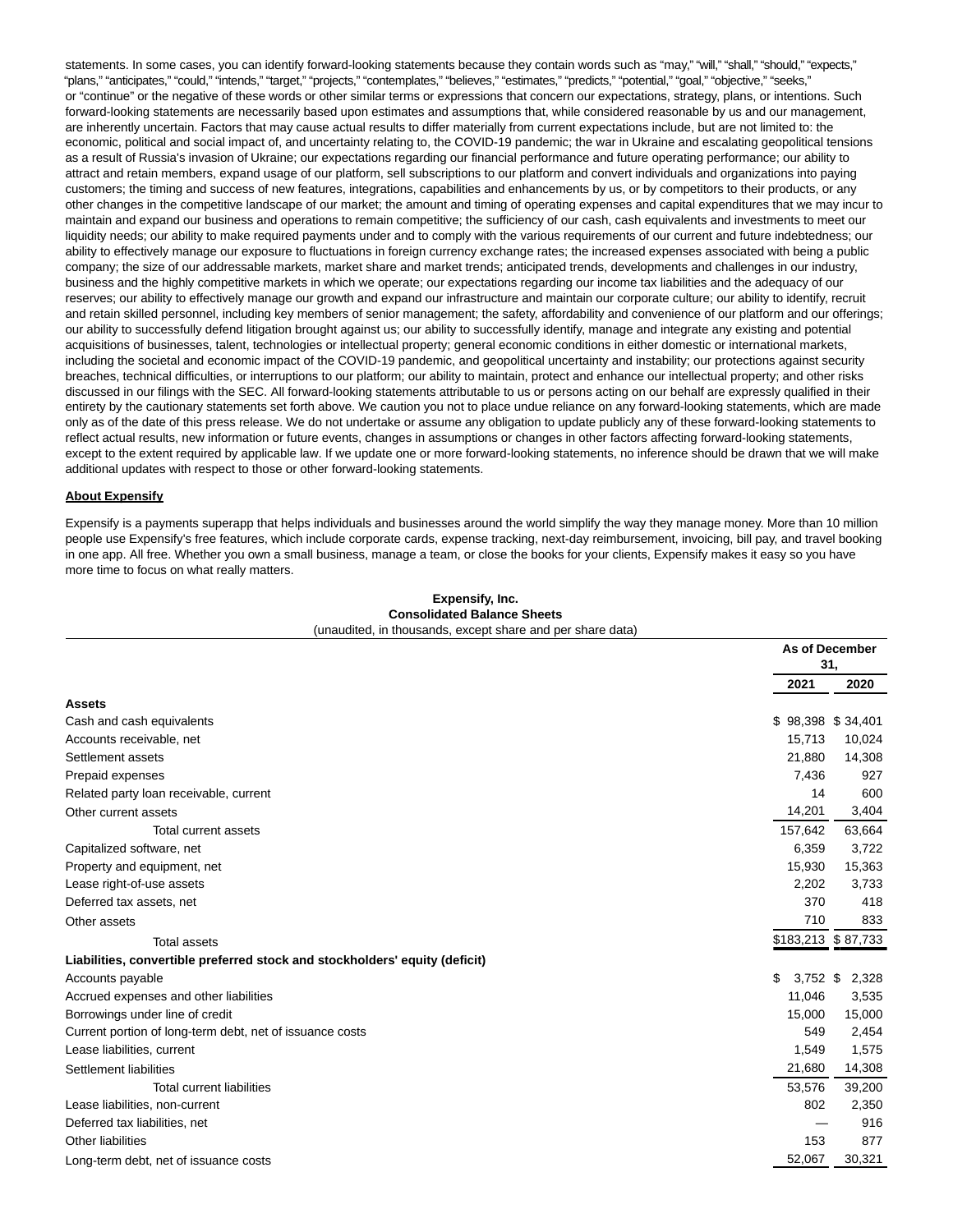| <b>Total liabilities</b>                                                                                                                                                                                                                                                                                                                                                                                                                                                                                                                                                                                                                                                                                                                        | 106.598            | 73.664    |
|-------------------------------------------------------------------------------------------------------------------------------------------------------------------------------------------------------------------------------------------------------------------------------------------------------------------------------------------------------------------------------------------------------------------------------------------------------------------------------------------------------------------------------------------------------------------------------------------------------------------------------------------------------------------------------------------------------------------------------------------------|--------------------|-----------|
| Commitments and contingencies (Note 12)                                                                                                                                                                                                                                                                                                                                                                                                                                                                                                                                                                                                                                                                                                         |                    |           |
| Convertible preferred stock, par value \$0.0001; 0 and 4,203,139 shares authorized, issued and outstanding as of December 31,<br>2021 and 2020, respectively; (aggregate liquidation preference of \$0 and \$24,929,457 as of December 31, 2021 and 2020,<br>respectively)                                                                                                                                                                                                                                                                                                                                                                                                                                                                      |                    | 45,105    |
| Stockholders' equity (deficit):                                                                                                                                                                                                                                                                                                                                                                                                                                                                                                                                                                                                                                                                                                                 |                    |           |
| Common stock, par value \$0.0001; 1,000,000,000 and 95,000,000 shares of Class A common stock authorized as of December<br>31, 2021 and 2020, respectively; 67,844,060 and 29,366,940 shares of Class A common stock issued and outstanding as of<br>December 31, 2021 and 2020, respectively; 25,000,000 and 0 shares of LT10 common stock authorized as of December 31,<br>2021 and 2020, respectively; 7,332,640 and 0 shares of LT10 common stock issued and outstanding as of December 31, 2021<br>and 2020, respectively; 25,000,000 and 0 shares of LT50 common stock authorized as of December 31, 2021 and 2020,<br>respectively; 6,224,160 and 0 shares of LT50 common stock issued and outstanding as of December 31, 2021 and 2020, |                    |           |
| respectively                                                                                                                                                                                                                                                                                                                                                                                                                                                                                                                                                                                                                                                                                                                                    | 6                  |           |
| Additional paid-in capital                                                                                                                                                                                                                                                                                                                                                                                                                                                                                                                                                                                                                                                                                                                      | 142,515            | 21,312    |
| Accumulated deficit                                                                                                                                                                                                                                                                                                                                                                                                                                                                                                                                                                                                                                                                                                                             | (65,906)           | (52, 348) |
| Total stockholders' equity (deficit)                                                                                                                                                                                                                                                                                                                                                                                                                                                                                                                                                                                                                                                                                                            | 76,615             | (31,036)  |
| Total liabilities, convertible preferred stock and stockholders' equity (deficit)                                                                                                                                                                                                                                                                                                                                                                                                                                                                                                                                                                                                                                                               | \$183,213 \$87,733 |           |

#### **Expensify, Inc. Consolidated Statements of Income** (unaudited, in thousands, except share and per share data)

|                                                                                                                                           | Three months ended |             |      |                         |    |            |    |            |
|-------------------------------------------------------------------------------------------------------------------------------------------|--------------------|-------------|------|-------------------------|----|------------|----|------------|
|                                                                                                                                           | December 31.       |             |      | Year ended December 31, |    |            |    |            |
|                                                                                                                                           |                    | 2021        |      | 2020                    |    | 2021       |    | 2020       |
| Revenue                                                                                                                                   | \$                 | 40,364      | \$   | 25,737                  | \$ | 142,835    | \$ | 88,072     |
| Cost of revenue, $net(1)(2)$                                                                                                              |                    | 19,925      |      | 8,533                   |    | 53,693     |    | 32,414     |
| Gross margin                                                                                                                              |                    | 20,439      |      | 17,204                  |    | 89,142     |    | 55,658     |
| Operating expenses:                                                                                                                       |                    |             |      |                         |    |            |    |            |
| Research and development <sup>(1)(2)</sup>                                                                                                |                    | 2,850       |      | 2,083                   |    | 10.988     |    | 6,728      |
| General and administrative <sup>(1)(2)</sup>                                                                                              |                    | 24,915      |      | 8,655                   |    | 60,742     |    | 33,372     |
| Sales and marketing $(1)(2)$                                                                                                              |                    | 13,109      |      | 2,074                   |    | 27,664     |    | 9,888      |
| Total operating expenses                                                                                                                  |                    | 40,874      |      | 12,812                  |    | 99,394     |    | 49,988     |
| (Loss) income from operations                                                                                                             |                    | (20, 435)   |      | 4,392                   |    | (10, 252)  |    | 5,670      |
| Interest and other expenses, net                                                                                                          |                    | (920)       |      | (558)                   |    | (3,480)    |    | (2,718)    |
| (Loss) income before income taxes                                                                                                         |                    | (21, 355)   |      | 3,834                   |    | (13, 732)  |    | 2,952      |
| Benefit (provision) for income taxes                                                                                                      |                    | (532)       |      | (2,092)                 |    | 174        |    | (4,662)    |
| Net (loss) income                                                                                                                         |                    | (21, 887)   | - \$ | 1,742                   | \$ | (13, 558)  | \$ | (1,710)    |
| Less: income allocated to participating securities                                                                                        |                    |             |      | (1,742)                 |    |            |    |            |
| Net loss attributable to Class A, LT10 and LT50 common stockholders                                                                       |                    | (21, 887)   | - \$ |                         | S  | (13, 558)  | \$ | (1,710)    |
| Net loss per share attributable to Class A, LT10 and LT50 common stockholders:                                                            |                    |             |      |                         |    |            |    |            |
| Basic and diluted                                                                                                                         |                    | $(0.82)$ \$ |      |                         | \$ | (0.36)     | \$ | (0.06)     |
| Weighted-average shares of common stock used to compute net loss per share<br>attributable to Class A, LT10 and LT50 common stockholders: |                    |             |      |                         |    |            |    |            |
| Basic and diluted                                                                                                                         |                    | 26,776,561  |      | 28,402,996              |    | 38,039,222 |    | 27,424,480 |

(1) Includes stock-based compensation expense as follows:

|                                        |                | Three months ended<br>December 31, |      |       |  |                | Year ended December 31. |        |  |  |  |
|----------------------------------------|----------------|------------------------------------|------|-------|--|----------------|-------------------------|--------|--|--|--|
|                                        |                | 2021                               | 2020 |       |  | 2021           |                         | 2020   |  |  |  |
|                                        | (in thousands) |                                    |      |       |  | (in thousands) |                         |        |  |  |  |
| Cost of revenue, net                   | \$             | 6,238                              | \$   | 992   |  | 4.115          |                         | 2,272  |  |  |  |
| Research and development               |                | 1.135                              |      | 1.167 |  | 1.617          |                         | 2,469  |  |  |  |
| General and administrative             |                | 1.262                              |      | 2.443 |  | 7.356          |                         | 12,648 |  |  |  |
| Sales and marketing                    |                | 3,445                              |      | 284   |  | 1,486          |                         | 448    |  |  |  |
| Total stock-based compensation expense |                | 12,080                             |      | 4,886 |  | 14,574         |                         | 17,837 |  |  |  |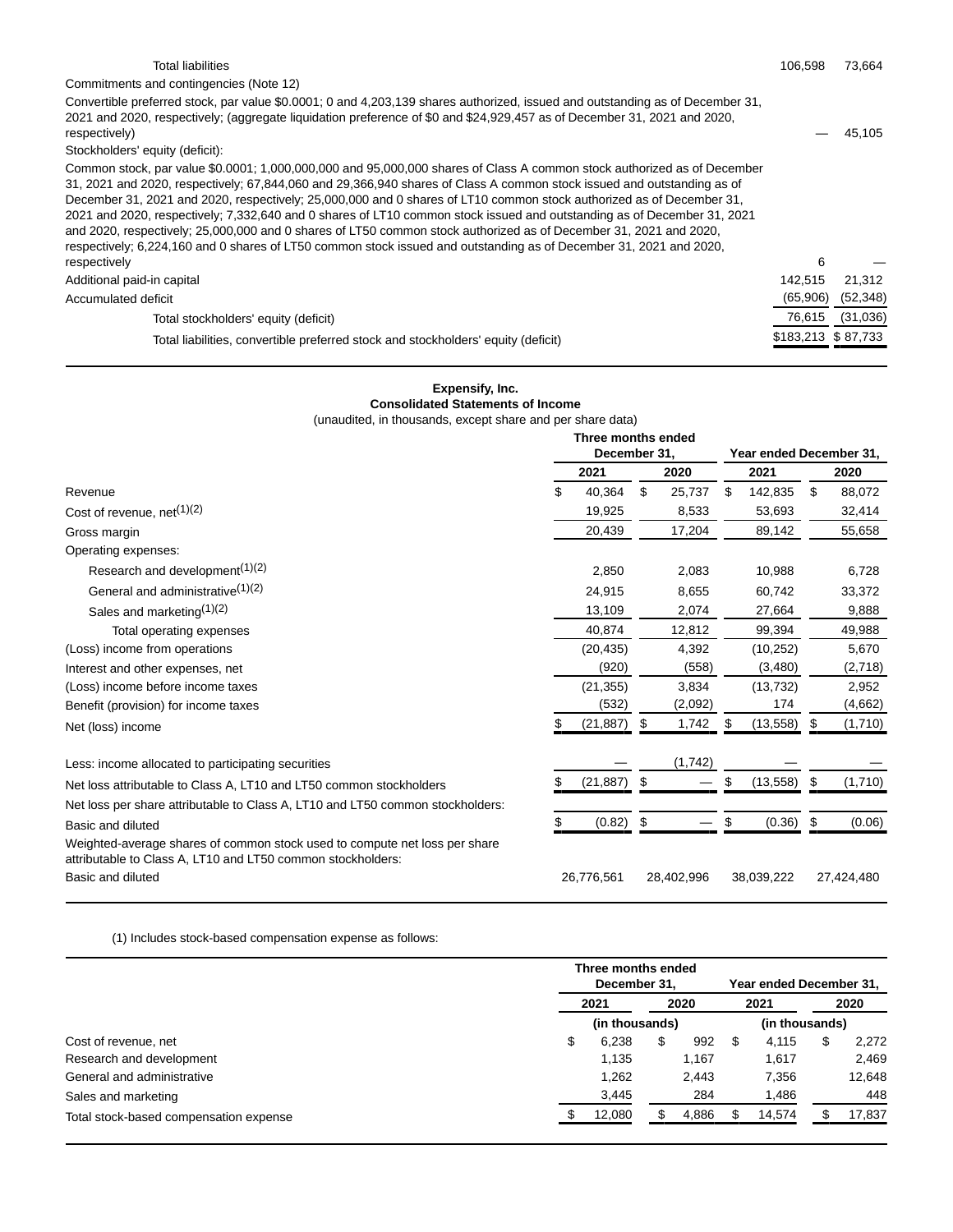|                                        |      | Three months ended<br>December 31, |        |                          |  |  |
|----------------------------------------|------|------------------------------------|--------|--------------------------|--|--|
|                                        | 2021 | 2020                               | 2021   | 2020                     |  |  |
|                                        |      | (in thousands)                     |        |                          |  |  |
| Cost of revenue, net                   | \$   | 6,466<br>$s -$                     | 13,708 | $s -$                    |  |  |
| Research and development               |      | 1,080                              | 8,550  |                          |  |  |
| General and administrative             |      | 1,899                              | 21,174 |                          |  |  |
| Sales and marketing                    |      | 4,746                              | 4,984  |                          |  |  |
| Total stock-based compensation expense |      | 14,190                             | 48.416 | $\overline{\phantom{a}}$ |  |  |

### **Expensify, Inc. Consolidated Statements of Cash Flows** (unaudited, in thousands)

|                                                                                       |    | Year Ended December 31. |    |                |
|---------------------------------------------------------------------------------------|----|-------------------------|----|----------------|
|                                                                                       |    | 2021                    |    | 2020           |
| Cash flows from operating activities:                                                 |    |                         |    |                |
| Net (loss) income                                                                     | \$ | (13, 558)               | \$ | (1,710)        |
| Adjustments to reconcile net loss to net cash provided by operating activities:       |    |                         |    |                |
| Depreciation and amortization                                                         |    | 5,197                   |    | 3.248          |
| Reduction of operating lease right-of-use assets                                      |    | 741                     |    | 1,311          |
| Loss on impairment, receivables and sale or disposal of equipment                     |    | 319                     |    | 162            |
| Stock-based compensation                                                              |    | 14,574                  |    | 17,837         |
| Amortization of debt issuance costs                                                   |    | 32                      |    | 32             |
| Deferred tax assets                                                                   |    | 48                      |    | 2,437          |
| Deferred tax liabilities                                                              |    | (916)                   |    | 916            |
| Changes in assets and liabilities:                                                    |    |                         |    |                |
| Accounts receivable                                                                   |    | (6,006)                 |    | (2, 170)       |
| Settlement assets                                                                     |    | 173                     |    | 2,878          |
| Prepaid expenses                                                                      |    | (6, 509)                |    | 270            |
| Other current assets                                                                  |    | (4,100)                 |    | (1,393)        |
| Related party loan receivable                                                         |    | 586                     |    |                |
| Other assets                                                                          |    | 124                     |    | (248)          |
| Accounts payable                                                                      |    | 1,424                   |    | (714)          |
| Accrued expenses and other liabilities                                                |    | 7,511                   |    | 1,774          |
| Operating lease liabilities                                                           |    | (801)                   |    | (1, 374)       |
| Settlement liabilities                                                                |    | 7,372                   |    | (16, 548)      |
| Other liabilities                                                                     |    | (725)                   |    | 877            |
| Net cash provided by operating activities                                             |    | 5,486                   |    | 7,585          |
| Cash flows from investing activities:                                                 |    |                         |    |                |
| Purchase of property and equipment                                                    |    | (2,706)                 |    | (2,488)        |
| Proceeds from sale or disposal of property and equipment                              |    |                         |    | $\overline{2}$ |
| Software development costs                                                            |    | (4,908)                 |    | (1,809)        |
| Net cash used by investing activities                                                 |    | (7,614)                 |    | (4, 295)       |
| Cash flows from financing activities:                                                 |    |                         |    |                |
| Principal payments of finance leases                                                  |    | (774)                   |    | (808)          |
| Principal payments of term loan                                                       |    | (25, 191)               |    | (319)          |
| Proceeds from term loan                                                               |    | 45,000                  |    |                |
| Principal payments of line of credit                                                  |    |                         |    | (1,000)        |
| Proceeds from line of credit                                                          |    |                         |    | 9,613          |
| Repurchases of common stock                                                           |    |                         |    |                |
| Vesting of restricted common stock                                                    |    | 567                     |    |                |
| Proceeds from initial public offering, net of underwriters' discounts and commissions |    | 57,458                  |    |                |
| Proceeds from issuance of common stock on exercise of stock options                   |    | 3,505                   |    | 1,301          |
| Net cash provided by financing activities                                             |    | 80,565                  |    | 8,787          |
| Net increase in cash and cash equivalents                                             |    | 78,437                  |    | 12,077         |
| Cash and cash equivalents and restricted cash, beginning of period                    |    | 46,878                  |    | 34,801         |
| Cash and cash equivalents and restricted cash, end of period                          | \$ | 125,315                 | \$ | 46,878         |
|                                                                                       |    |                         |    |                |

Supplemental disclosure of cash flow information: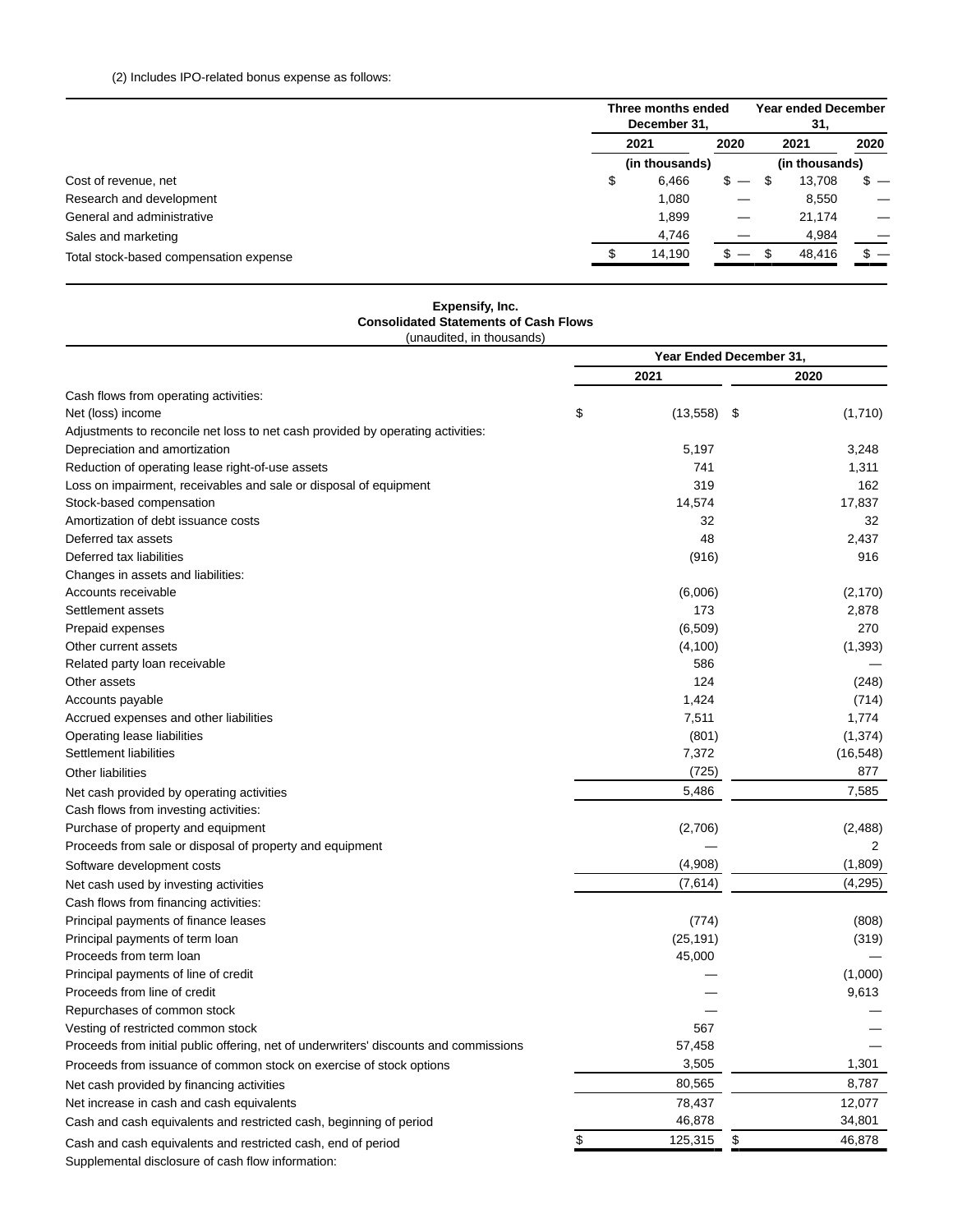| Cash paid for interest                                                                             | \$<br>3.082                          |      | 2,929  |
|----------------------------------------------------------------------------------------------------|--------------------------------------|------|--------|
| Cash paid for income taxes                                                                         | \$<br>6,922                          | - 35 | 150    |
| Noncash investing and financing items:                                                             |                                      |      |        |
| Commercial building and land acquired with long-term debt (net of issuance costs of<br>\$8,226)    | \$<br>$\qquad \qquad \longleftarrow$ | \$   |        |
| Right-of-use assets acquired with lease liabilities                                                | \$<br>$\qquad \qquad \longleftarrow$ |      | 1.260  |
| Reconciliation of cash, cash equivalents and restricted cash to the consolidated balance<br>sheets |                                      |      |        |
| Cash and cash equivalents                                                                          | \$<br>98.398                         | S.   | 34,401 |
| Restricted cash included in other current assets                                                   | 8.651                                |      | 1.955  |
| Restricted cash included in other assets                                                           | 47                                   |      | 48     |
| Restricted cash included in settlement assets                                                      | 18,219                               |      | 10,474 |
| Total cash, cash equivalents and restricted cash                                                   | 125.315                              |      | 46.878 |

### **Expensify, Inc. Reconciliation of GAAP to Non-GAAP Financial Measures** (unaudited, in thousands)

| <b>Adjusted EBITDA</b>               |                                    |              |                |                                    |         |  |  |
|--------------------------------------|------------------------------------|--------------|----------------|------------------------------------|---------|--|--|
|                                      | Three months ended December 31,    |              |                | Year ended December 31,            |         |  |  |
|                                      | 2021                               | 2020         | 2021           | 2020                               |         |  |  |
|                                      | (in thousands, except percentages) |              |                | (in thousands, except percentages) |         |  |  |
| Net (loss) income                    | \$<br>(21, 887)                    | \$<br>1,742  | \$<br>(13,558) | \$                                 | (1,710) |  |  |
| Add:                                 |                                    |              |                |                                    |         |  |  |
| (Benefit) provision for income taxes | \$<br>532                          | \$<br>2.092  | (174)          |                                    | 4,662   |  |  |
| Interest and other expenses, net     | 920                                | 558          | 3.497          |                                    | 2,718   |  |  |
| Depreciation and amortization        | 1.465                              | 895          | 5.197          |                                    | 3,248   |  |  |
| Stock-based compensation             | 12,079                             | 4,886        | 14.574         |                                    | 17,837  |  |  |
| <b>Adjusted EBITDA</b>               | (6,891)                            | \$<br>10,173 | \$<br>9.536    |                                    | 26,755  |  |  |

# Adjusted EBITDA Excluding the IPO-Related Bonus

|                                                 |              | <b>Three months ended December</b><br>31. |    |        | Year ended December 31.               |           |      |         |  |  |
|-------------------------------------------------|--------------|-------------------------------------------|----|--------|---------------------------------------|-----------|------|---------|--|--|
|                                                 | 2021<br>2020 |                                           |    | 2021   |                                       |           | 2020 |         |  |  |
|                                                 |              | (in thousands, except<br>percentages)     |    |        | (in thousands, except<br>percentages) |           |      |         |  |  |
| Net (loss) income                               | \$           | (21, 887)                                 | \$ | 1,742  | \$                                    | (13, 558) | \$   | (1,710) |  |  |
| Add:                                            |              |                                           |    |        |                                       |           |      |         |  |  |
| (Benefit) provision for income taxes            | \$           | 532                                       | \$ | 2,092  |                                       | (174)     |      | 4,662   |  |  |
| Interest and other expenses, net                |              | 920                                       |    | 558    |                                       | 3,497     |      | 2,718   |  |  |
| Depreciation and amortization                   |              | 1.465                                     |    | 895    |                                       | 5,197     |      | 3,248   |  |  |
| Stock-based compensation                        |              | 12.079                                    |    | 4,886  |                                       | 14.574    |      | 17,837  |  |  |
| <b>IPO-related bonus expense</b>                |              | 14,190                                    |    |        |                                       | 48,416    |      |         |  |  |
| Adjusted EBITDA Excluding the IPO-Related Bonus |              | 7,299                                     | \$ | 10,173 |                                       | 57,952    | S    | 26,755  |  |  |

# Non-GAAP net income

|                           |              | Three months ended December 31,                                          |    |       |      |           | Year ended December 31, |         |  |  |
|---------------------------|--------------|--------------------------------------------------------------------------|----|-------|------|-----------|-------------------------|---------|--|--|
|                           | 2021<br>2020 |                                                                          |    |       | 2021 |           | 2020                    |         |  |  |
|                           |              | (in thousands, except percentages)<br>(in thousands, except percentages) |    |       |      |           |                         |         |  |  |
| Net (loss) income         | S            | (21, 887)                                                                | \$ | 1.742 | \$   | (13, 558) | \$                      | (1,710) |  |  |
| Add:                      |              |                                                                          |    |       |      |           |                         |         |  |  |
| Stock-based compensation  |              | 12.079                                                                   |    | 4.886 |      | 14.574    |                         | 17,837  |  |  |
| IPO-related bonus expense |              | 14.190                                                                   |    |       |      | 48,416    |                         |         |  |  |
| Non-GAAP net income       |              | 4.382                                                                    |    | 6.628 |      | 49,432    |                         | 16,127  |  |  |
|                           |              |                                                                          |    |       |      |           |                         |         |  |  |